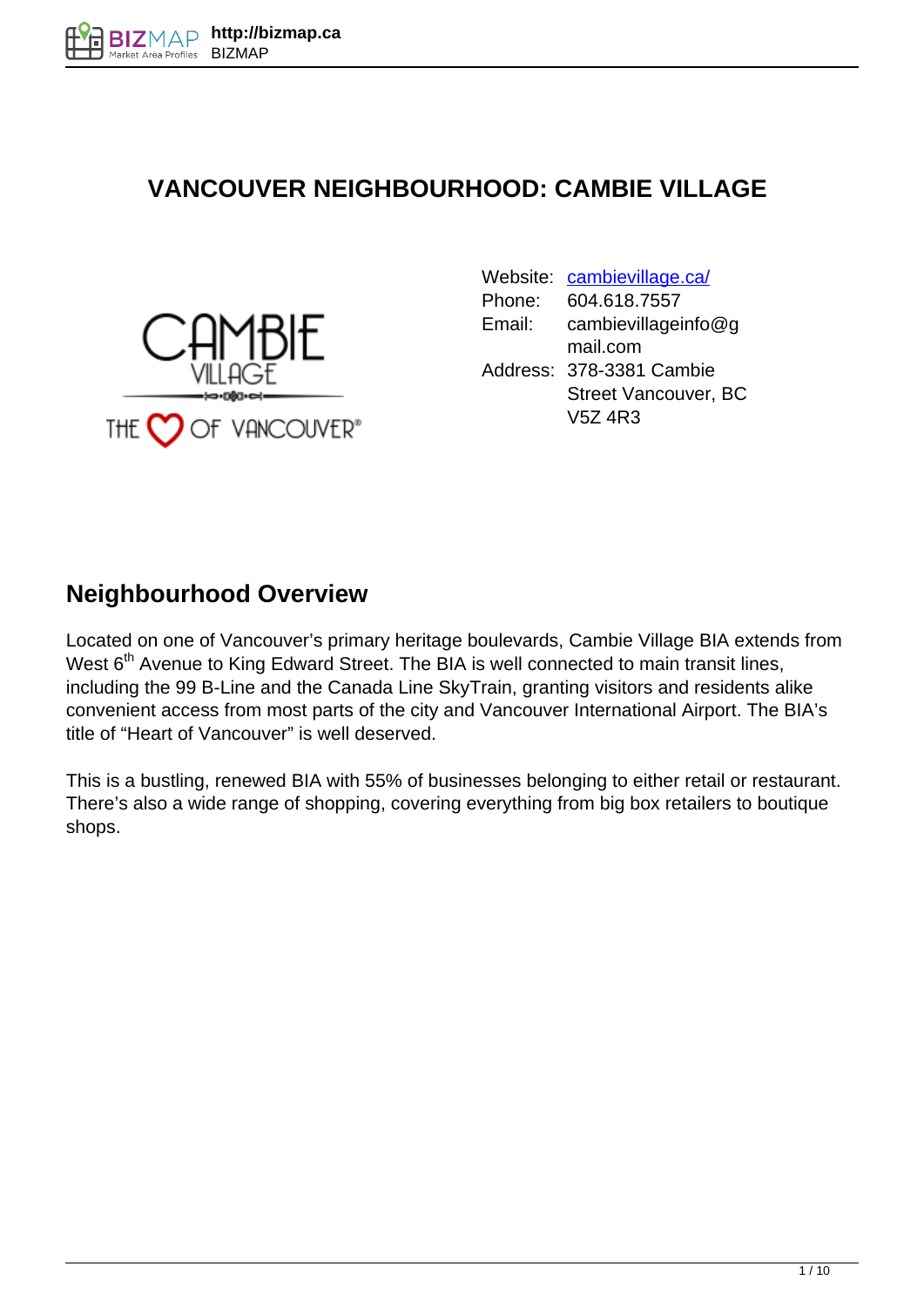

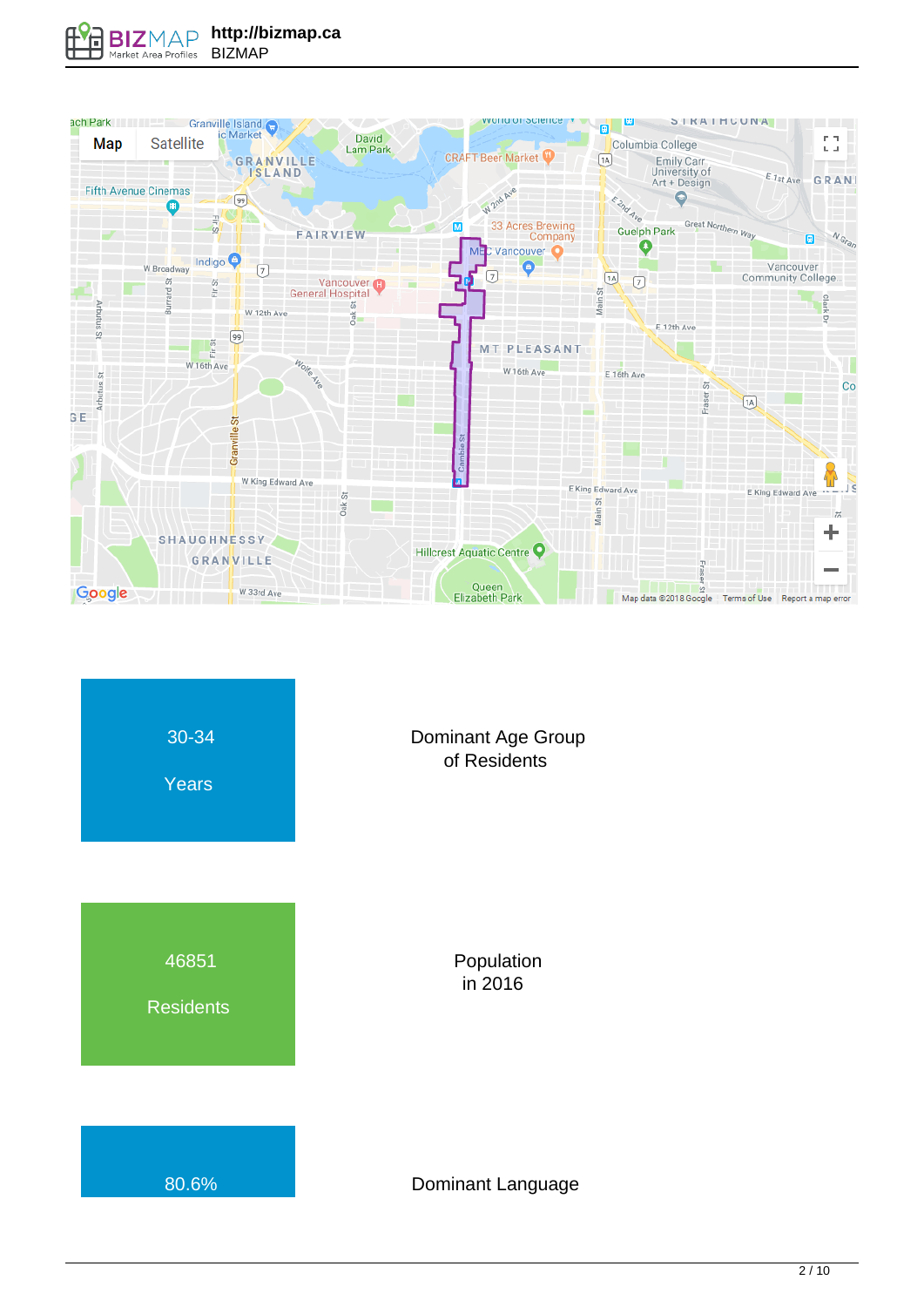

 Average Lease Rate

# **PEOPLE**

## **Population by Age**

 46,851 residents live in the Cambie residential catchment area. Primarily working professionals, the dominant age range is 30-34. The population has grown 17% from 2011-2016, triple the growth of Vancouver (4.6%) and significantly higher than Metro Vancouver (6.5%)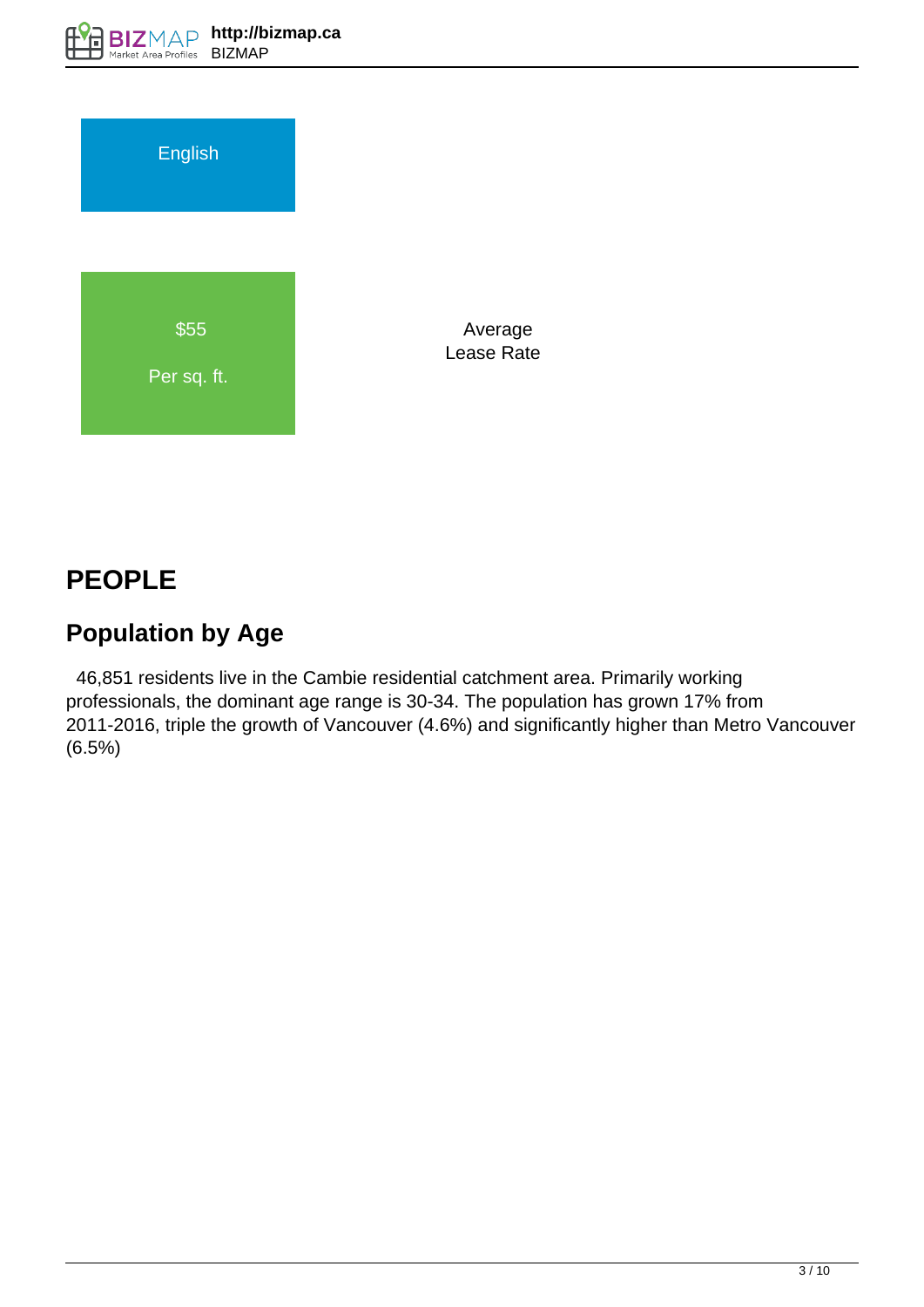

### **Language & Ethnic Origin**

 The Cambie market area has a higher proportion of residents reporting Western European or Canadian origins compared to the city and region. As a result, over 80% of residents identify English as the language spoken most often in the home.

| <b>LANGUAGES</b>                      | <b>CAMBIE VILLAGE</b> |
|---------------------------------------|-----------------------|
| English                               | 81%                   |
| Cantonese                             | 4%                    |
| Mandarin                              | 3%                    |
| French                                | 1%                    |
| Japanese                              | 1%                    |
| Source: Statistics Canada 2016 Census |                       |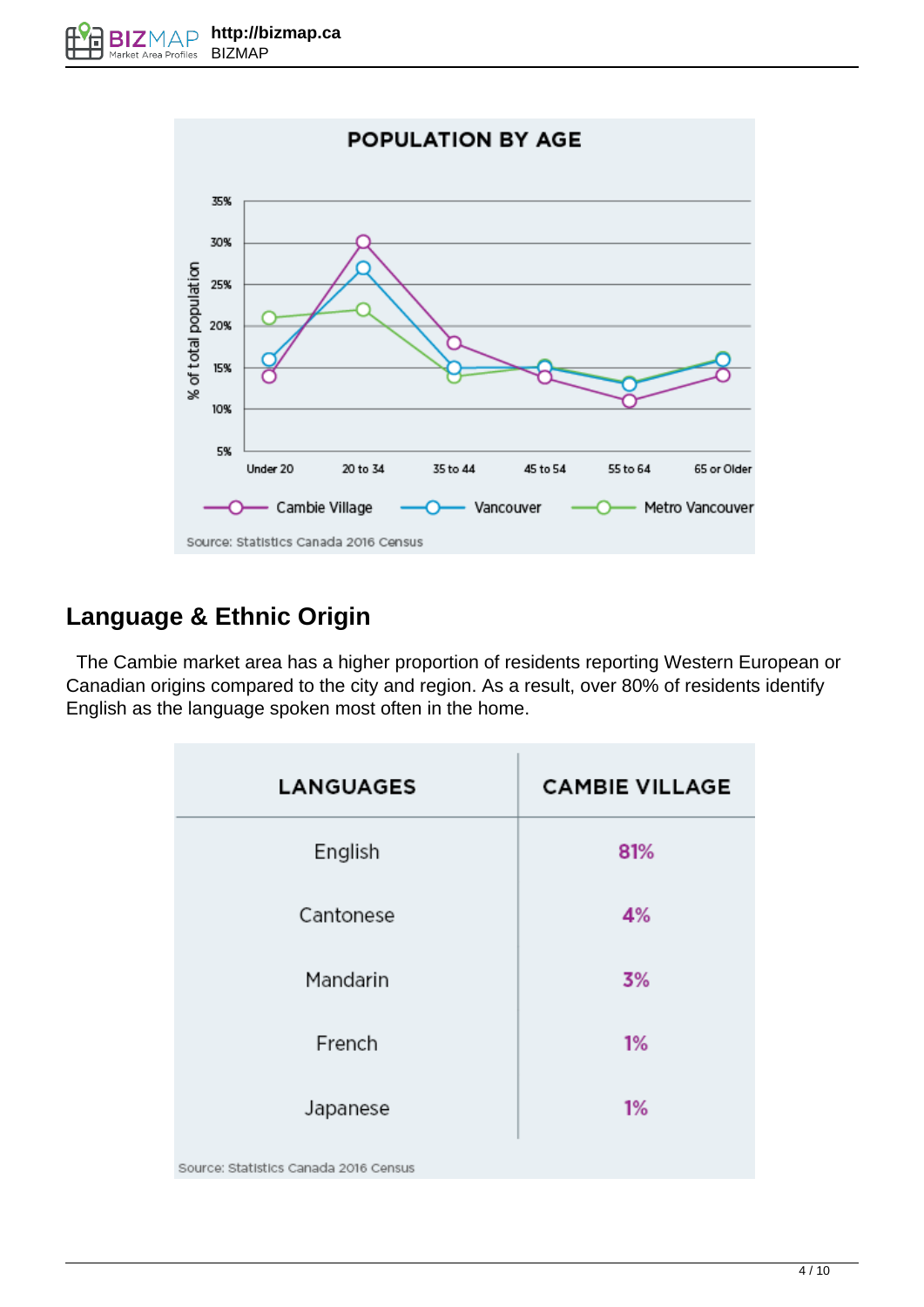

### **Family Structure**

 54% of local households are families, proportionately fewer than Vancouver (57%) and Metro Vancouver (71%). This is reflected in the average number of persons per household (2.0) which is below the averages of Vancouver (2.2) and Metro Vancouver (2.5)



#### **Education & Occupation**

 Cambie residents are highly educated, with 34% attaining a Bachelor's degree, and 21% achieving a university education above the bachelor level. The most common occupations for local residents are in business, finance and administration (17%) and sales and service (17%)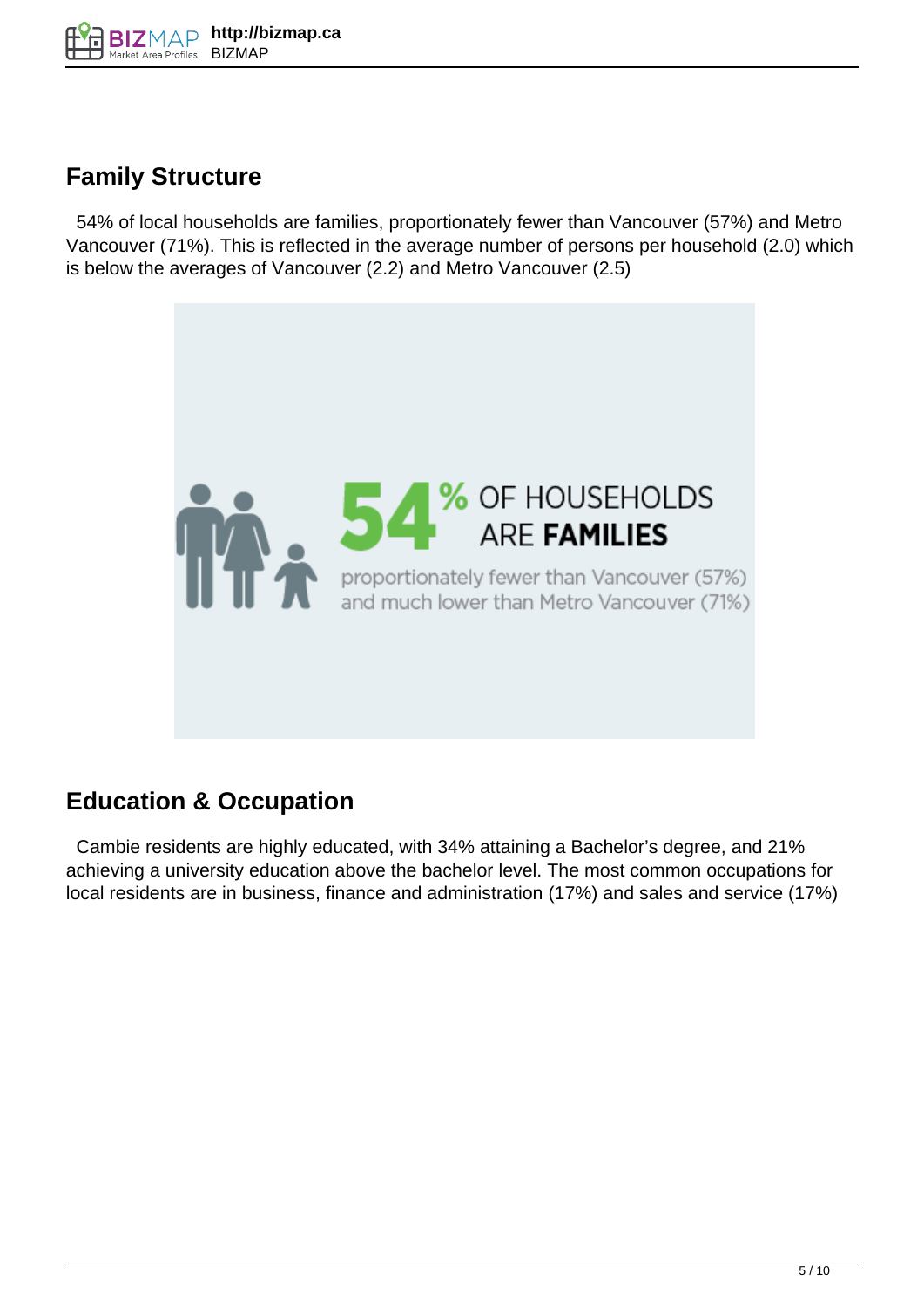| <b>EDUCATION</b>                      | <b>CAMBIE VILLAGE</b> |
|---------------------------------------|-----------------------|
| No certificate, diploma or degree     | 6%                    |
| High school certificate               | 18%                   |
| Trades certificate or diploma         | 4%                    |
| College or other non-university       | 15%                   |
| University (some/bachelor/higher)     | 58%                   |
| Source: Statistics Canada 2016 Census |                       |

#### **Income & Spending**

 Home to wealthy working residents, the dominant household income in the Cambie market area is above \$200,000. More than 39% of households have annual incomes above \$100,000, higher than Vancouver (31%) and Metro Vancouver (35%).

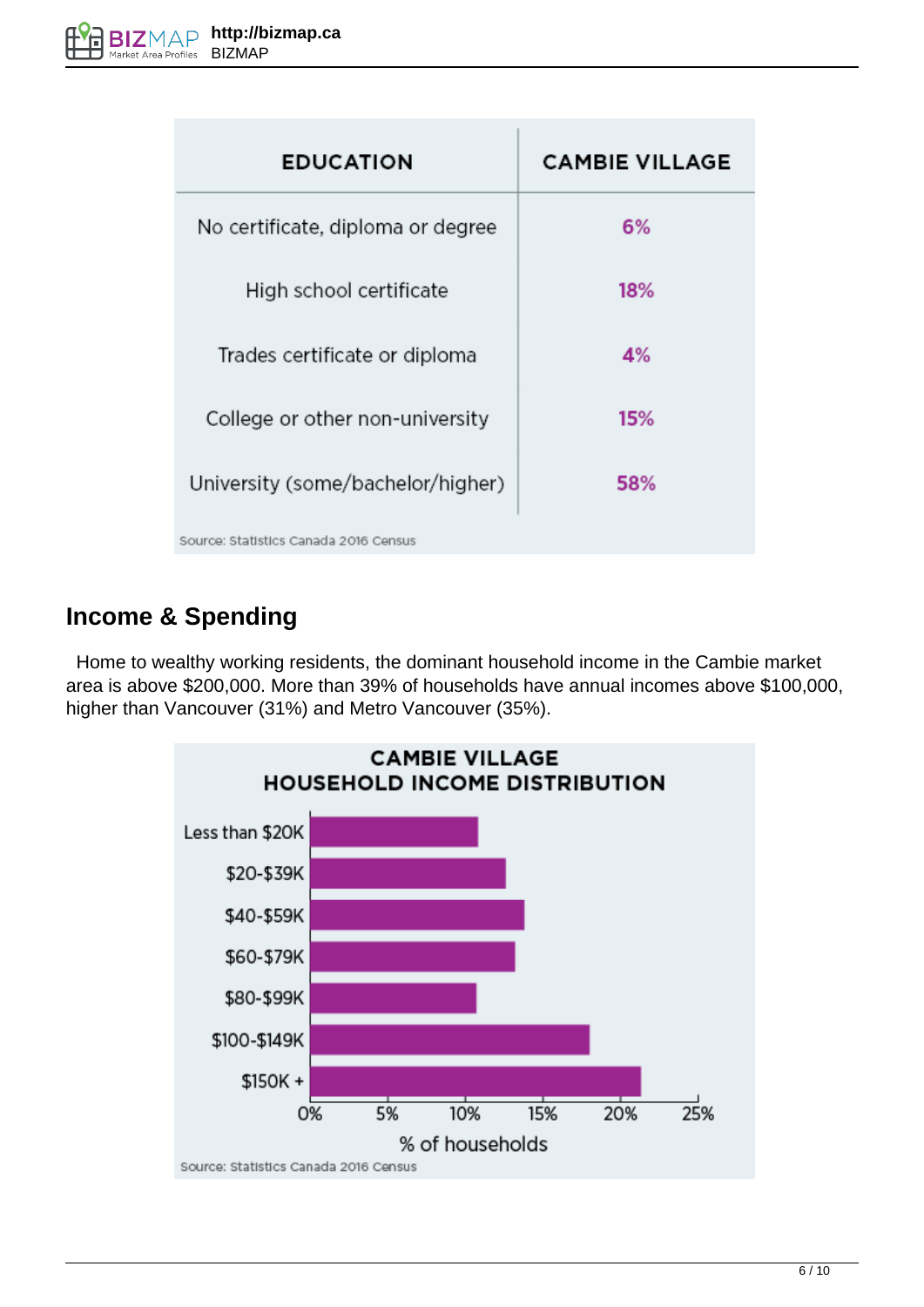# **PLACE**

## **Zoning**

 Cambie Village offers a mix of old and new commercial buildings. Primarily C-2 and C-2C (68%), the zoning encourages pedestrian-oriented businesses that serve local and city-wide needs. 100% of the current business floor space in the BIA is licensed as commercial.



### **Housing**

 85% of all dwellings in the Cambie market area are apartments, higher than Vancouver (80%) and Metro Vancouver (58%). Likely due to the implementation of the Canada Line SkyTrain, 31% of housing in the BIA was built after 2001, higher than Vancouver (23%) and Metro Vancouver (27%).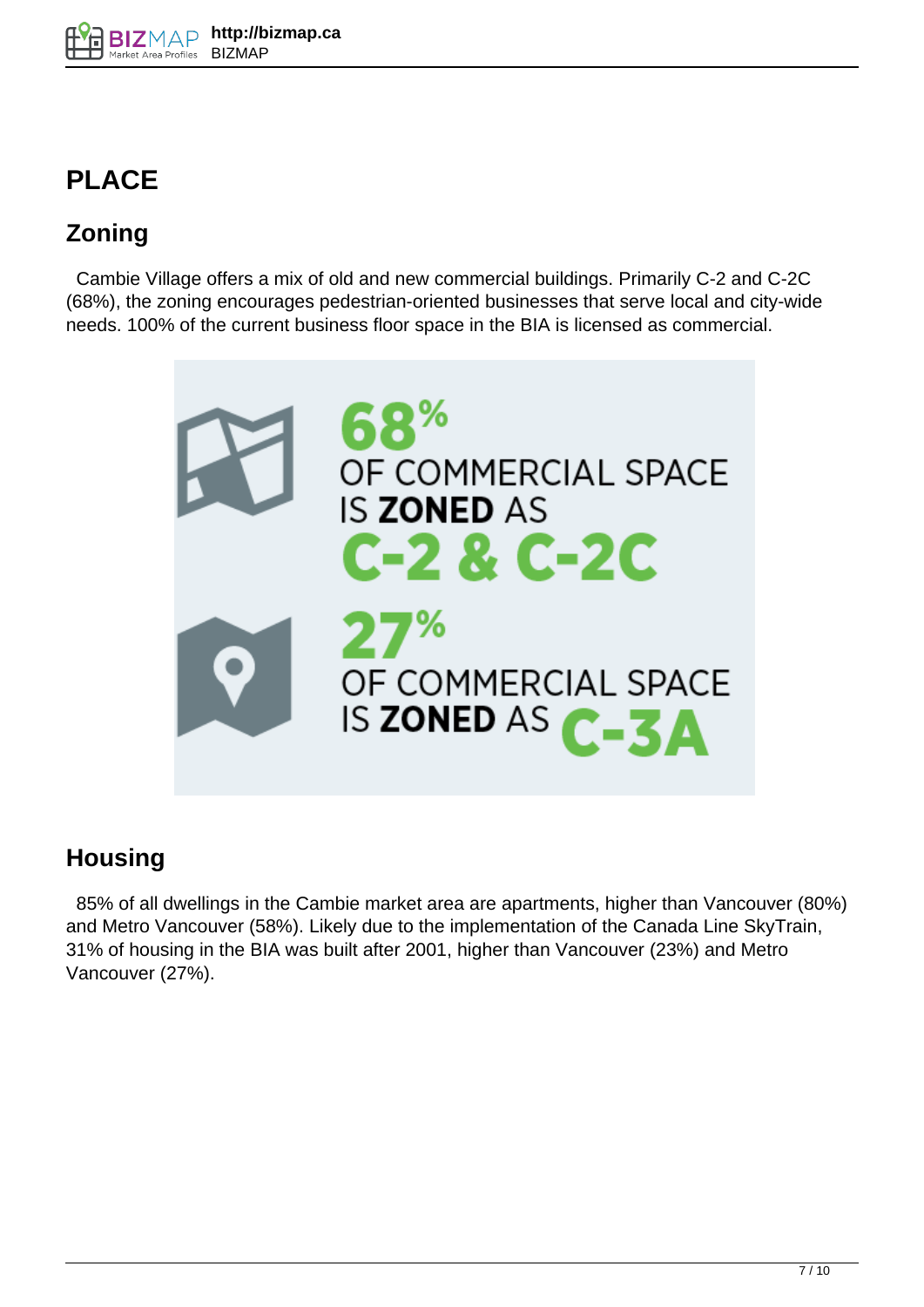

### **Community**

 Cambie Village is one of Vancouver's most accessible BIA's thanks to the presence of the Canada Line SkyTrain.

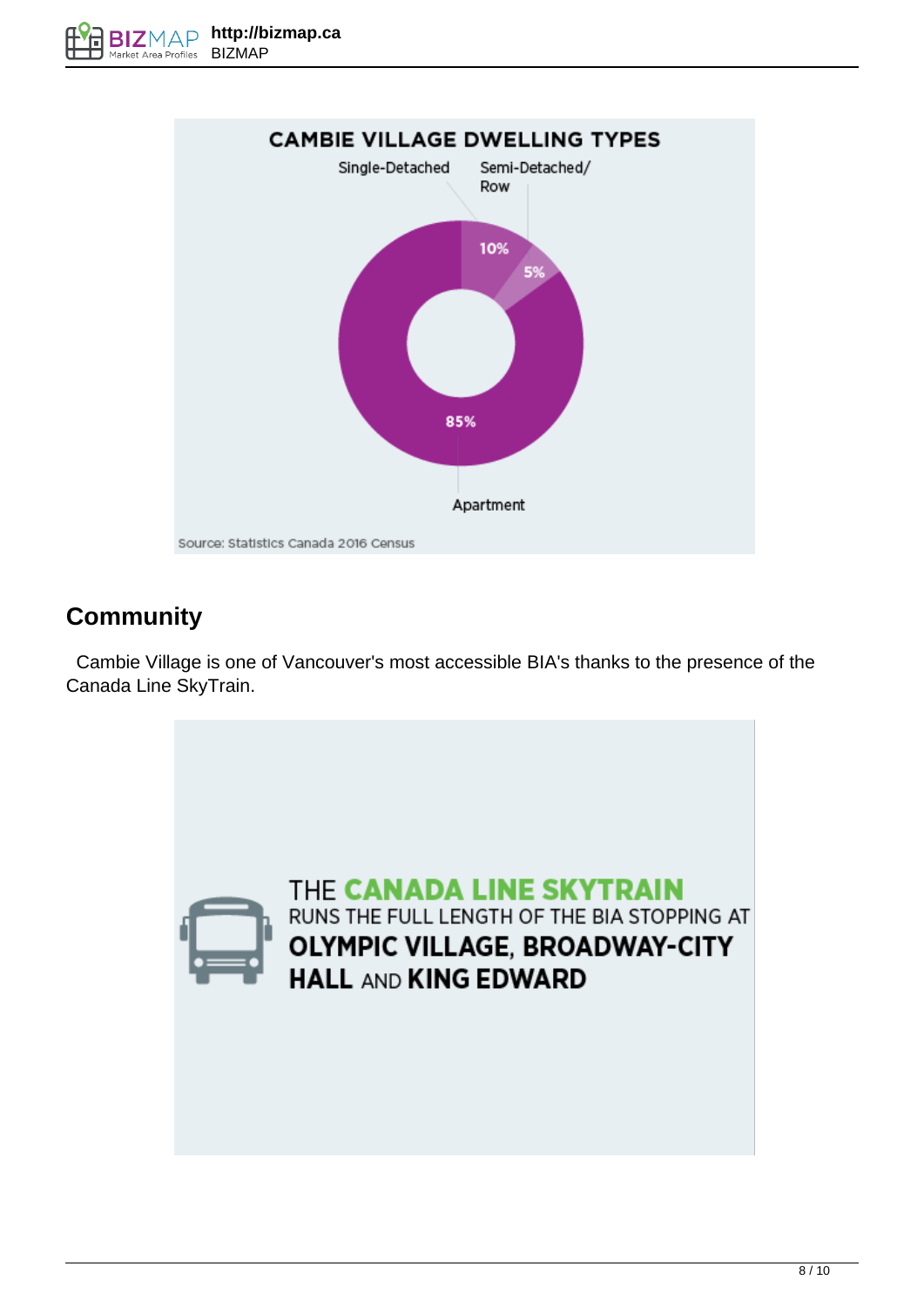# **DOING BUSINESS HERE**

#### **Business Mix**

 The Cambie Village BIA is home to 317 businesses. An array of big box retailers and small boutique shops make Cambie a diverse destination for residents and shoppers. Retail (30%) and food service (25%) comprise most of businesses in the BIA.

| <b>BUSINESS TYPE</b>                                    | <b>CAMBIE VILLAGE</b> |
|---------------------------------------------------------|-----------------------|
| Retail                                                  | 30%                   |
| Accommodation & Food Service                            | 25%                   |
| Health Care & Social Assistance                         | 11%                   |
| <b>Other Services</b>                                   | 7%                    |
| Professional, Scientific &<br><b>Technical Services</b> | 6%                    |
| Source: City of Vancouver Open Data Catalogue 2016      |                       |

### **Commercial Business Size**

 The Cambie BIA is primarily composed of micro businesses (54%) and small businesses (31%). Despite the presence of several big box retailers, large businesses only comprise 5% of the total.